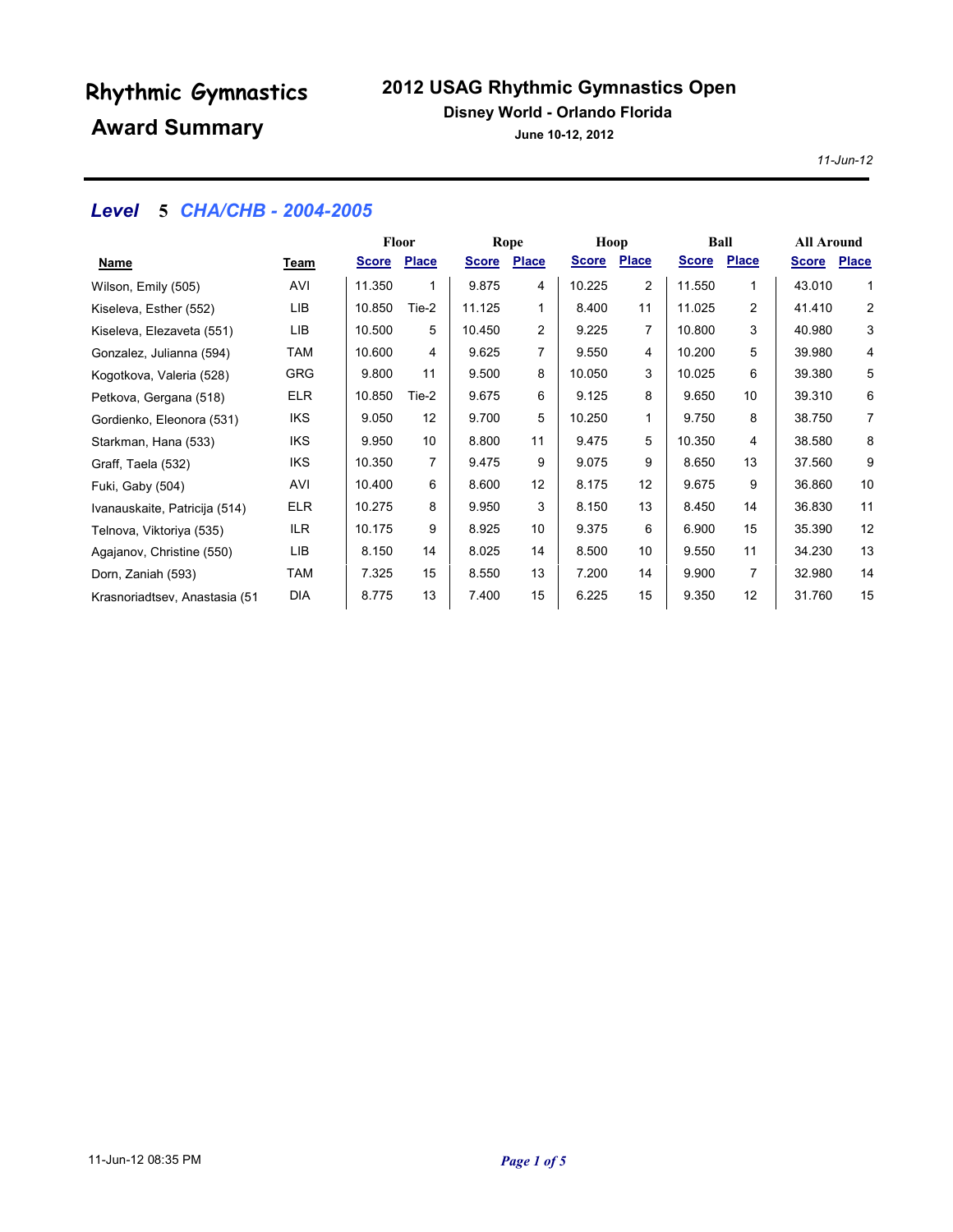## **2012 USAG Rhythmic Gymnastics Open**

#### **Disney World - Orlando Florida**

**June 10-12, 2012**

*11-Jun-12*

## *Level* **5** *Child B Age 9 - 2003*

|                                |             | Floor       |    | Rope         |       | Hoop        |    | Ball         |                | <b>All Around</b> |                |
|--------------------------------|-------------|-------------|----|--------------|-------|-------------|----|--------------|----------------|-------------------|----------------|
| Name                           | Team        | Score Place |    | <b>Score</b> | Place | Score Place |    | <b>Score</b> | Place          | <b>Score</b>      | <b>Place</b>   |
| Borisova, Anastasia (530)      | <b>IKS</b>  | 12.000      | 2  | 11.850       | 1     | 11.650      | 1  | 11.850       | 1              | 47.350            | 1              |
| Ouritskaya. Julia (554)        | LIB         | 12.250      | 1  | 11.100       | 2     | 11.350      | 2  | 11.375       | 2              | 46.080            | $\overline{2}$ |
| Wong, Jasmine (577)            | <b>RHD</b>  | 11.750      | 4  | 10.350       | 6     | 11.225      | 3  | 10.750       | 4              | 44.080            | 3              |
| Lizalde, Liliana (590)         | <b>SDR</b>  | 11.475      | 5  | 10.900       | 3     | 10.975      | 4  | 10.300       | $\overline{7}$ | 43.660            | Tie-4          |
| Marszalek, Matylda (537)       | ILL         | 11.325      | 6  | 10.050       | 10    | 10.950      | 5  | 11.325       | 3              | 43.660            | Tie-4          |
| Hopkins. Wilkins, Lennox (522) | <b>EVR</b>  | 11.800      | 3  | 10.400       | 4     | 10.650      | 7  | 10.400       | 6              | 43.250            | 6              |
| Itkin, Michelle (589)          | <b>SDR</b>  | 10.200      | 12 | 10.375       | 5     | 10.075      | 8  | 10.100       | 9              | 40.760            | $\overline{7}$ |
| Lobanov, Anastasia (559)       | <b>MIG</b>  | 11.275      | 7  | 9.425        | 14    | 9.250       | 13 | 10.500       | 5              | 40.460            | 8              |
| Malench, Selene (536)          | ILL         | 10.850      | 9  | 9.975        | 11    | 10.675      | 6  |              | 8.100 Tie-20   | 39.610            | 9              |
| Knobel, Gabriella (541)        | <b>ISA</b>  | 10.650      | 10 | 9.575        | 13    | 9.825       | 10 | 9.300        | 14             | 39.360            | 10             |
| Park, Venice (521)             | <b>EMCI</b> | 11.250      | 8  | 9.225        | 16    | 8.475       | 18 | 10.025       | 10             | 38.990            | 11             |
| Bragina, Margarita (538)       | <b>INT</b>  | 10.150      | 13 | 10.150       | 8     | 8.750       | 15 | 9.825        | 13             | 38.880            | 12             |
| Wu, Katherine (583)            | <b>RMX</b>  | 10.450      | 11 | 10.225       | 7     | 8.900       | 14 | 9.075        | 16             | 38.660            | 13             |
| Fabian, Elena (588)            | <b>SDR</b>  | 8.450       | 21 | 10.125       | 9     | 9.775       | 11 | 10.250       | 8              | 38.610            | 14             |
| Hayoun, Sophia (558)           | <b>MIG</b>  | 9.650       | 14 | 9.350        | 15    | 9.500       | 12 | 9.850        | 12             | 38.350            | 15             |
| Veinberg, Gina (545)           | <b>JAG</b>  | 9.150       | 18 | 9.200        | 17    | 10.000      | 9  | 9.275        | 15             | 37.630            | 16             |
| Lin, Emily (517)               | <b>ELR</b>  | 9.400       | 17 | 8.725        | 19    | 8.125       | 19 | 9.950        | 11             | 36.210            | 17             |
| Nesheiwat, Maria (587)         | <b>RCR</b>  | 9.100       | 19 | 9.675        | 12    | 8.500       | 17 | 8.325        | 19             | 35.600            | 18             |
| Kurtz-Nelson, Grace (515)      | <b>ELR</b>  | 9.500       | 16 | 7.875        | 21    | 7.250       | 22 | 8.400        | 18             | 33.030            | 19             |
| Vasyleha, Romana (539)         | <b>INTR</b> | 8.775       | 20 | 7.550        | 23    | 8.675       | 16 | 7.750        | 23             | 32.760            | 20             |
| Lopez, Anna (560)              | MIG         | 7.800       | 24 | 8.775        | 18    | 7.400       | 21 | 8.600        | 17             | 32.580            | 21             |
| Kizhner, Alexandra (553)       | LIB         | 9.550       | 15 | 8.050        | 20    | 6.925       | 24 | 7.950        | 22             | 32.480            | 22             |
| Leliugaite, Greta (516)        | <b>ELR</b>  | 7.625       | 25 | 7.375        | 24    | 7.950       | 20 |              | 8.100 Tie-20   | 31.060            | 23             |
| Starchevskiy, Nicole (507)     | AVI         | 8.325       | 23 | 7.600        | 22    | 7.025       | 23 | 6.750        | 24             | 29.710            | 24             |
| Calixte, Lidia (540)           | <b>ISA</b>  | 8.400       | 22 | 5.950        | 25    | 5.450       | 25 | 6.000        | 25             | 25.800            | 25             |
|                                |             |             |    |              |       |             |    |              |                |                   |                |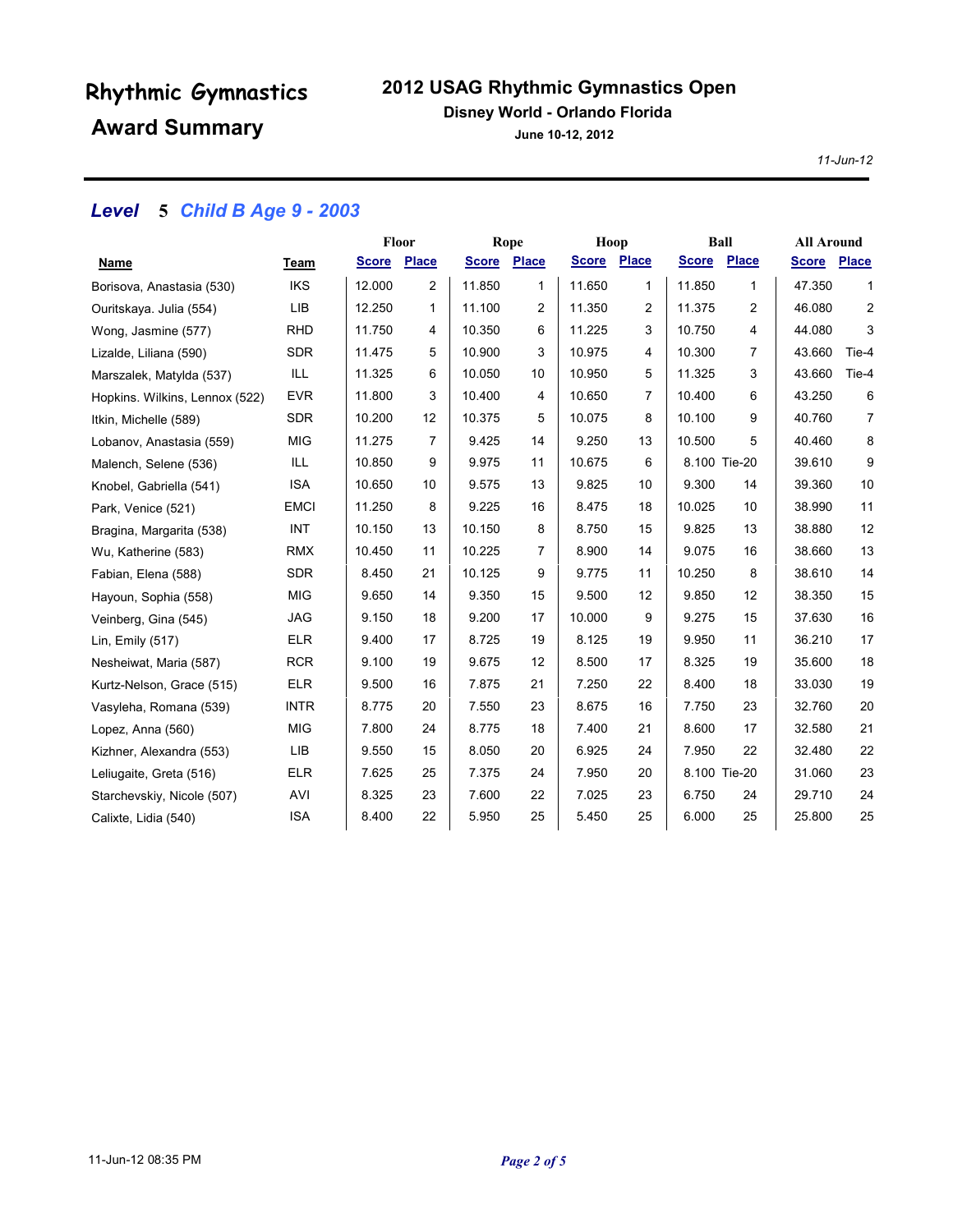## **2012 USAG Rhythmic Gymnastics Open**

#### **Disney World - Orlando Florida**

**June 10-12, 2012**

*11-Jun-12*

## *Level* **5** *Child C Age 10 - 2002*

|                             |             | Floor        |              | Rope         |       | Hoop         |              | <b>Ball</b>  |                | <b>All Around</b> |              |
|-----------------------------|-------------|--------------|--------------|--------------|-------|--------------|--------------|--------------|----------------|-------------------|--------------|
| Name                        | Team        | <b>Score</b> | <b>Place</b> | <b>Score</b> | Place | <u>Score</u> | <b>Place</b> | <b>Score</b> | Place          | <b>Score</b>      | <b>Place</b> |
| Jimenez, Netanya (570)      | <b>NIN</b>  | 10.650       | Tie-6        | 11.000       | 2     | 10.700       | 1            | 11.325       | 1              | 43.680            | 1            |
| Yakovleva, Aleliya (523)    | <b>EVR</b>  | 11.100       | Tie-2        | 11.150       | 1     | 10.350       | Tie-2        | 10.725       | 5              | 43.330            | 2            |
| Aponte, Ana (575)           | <b>PUR</b>  | 11.100       | Tie-2        | 10.925       | 3     | 8.500        | 15           | 11.225       | $\overline{2}$ | 41.760            | 3            |
| Ozekon, Catherine (571)     | <b>NIN</b>  | 11.150       | 1            | 10.050       | 7     | 10.000       | 8            | 10.525       | 6              | 41.730            | 4            |
| Nikitina, Alina (513)       | <b>ELE</b>  | 10.100       | 12           | 10.550       | 4     | 10.150       | 5            | 9.775        | 10             | 40.580            | 5            |
| Harmon, Meagan (508)        | CAR         | 9.875        | 15           | 9.600        | 11    | 10.125       | 6            | 10.825       | 3              | 40.440            | 6            |
| Wong, Vanessa (568)         | <b>NESA</b> | 10.750       | 4            | 10.200       | 6     | 8.600        | 14           | 10.800       | 4              | 40.350            | Tie-7        |
| Rush, Isabella (544)        | <b>ISA</b>  | 10.150       | 11           | 10.350       | 5     | 10.050       | 7            | 9.800        | 9              | 40.350            | Tie-7        |
| Merkulova, Daria (584)      | <b>RMX</b>  | 10.725       | 5            | 9.775        | 8     | 10.350       | Tie-2        | 9.450        | 12             | 40.310            | 9            |
| Bussel-Alonso, Miriam (534) | <b>IKS</b>  | 9.925        | 14           | 9.400        | 13    | 10.325       | 4            | 8.950        | 17             | 38.610            | 10           |
| Yatskar, Nicole (506)       | AVI         | 10.550       | 8            | 9.200        | 15    | 8.725        | 12           | 9.350        | 13             | 37.830            | 11           |
| Druker, Anna (556)          | <b>LIB</b>  | 10.350       | 10           | 9.700        | 9     | 9.925        | 9            | 7.800        | 22             | 37.780            | 12           |
| Araujo, Julia (561)         | <b>MIG</b>  | 9.275        | 19           | 9.675        | 10    | 8.300        | 18           | 10.150       | 7              | 37.410            | 13           |
| Zhou, Taylor (520)          | <b>ELR</b>  | 9.950        | 13           | 8.525        | 22    | 9.300        | 10           | 9.200        | 16             | 36.980            | 14           |
| Jeffries, Skylar (512)      | <b>ELE</b>  | 9.450        | 18           | 9.050        | 17    | 8.425        | 16           | 10.000       | 8              | 36.930            | 15           |
| Masangkay, Liana (563)      | <b>MID</b>  | 10.475       | 9            | 8.675        | 21    | 8.650        | 13           | 8.575        | 19             | 36.390            | 16           |
| Rodriguez, Gabriela (510)   | <b>CYC</b>  | 10.650       | Tie-6        | 9.150        | 16    | 8.000        | 19           | 8.400        | 20             | 36.200            | 17           |
| Shniper, Alyssa (585)       | <b>RMX</b>  | 9.575        | 17           | 7.975        | 24    | 9.275        | 11           | 8.700        | 18             | 35.540            | 18           |
| Zhu, Angie (580)            | <b>RHD</b>  | 8.850        | 22           | 8.950        | 19    | 7.875        | 21           | 9.475        | 11             | 35.160            | 19           |
| Kanelous, Stephanie (595)   | <b>TAM</b>  | 8.950        | 20           | 9.000        | 18    | 6.825        | 25           | 9.325        | 14             | 34.110            | 20           |
| Devlin, Ashley (566)        | <b>NESA</b> | 7.800        | 24           | 9.500        | 12    | 8.375        | 17           | 8.125        | 21             | 33.810            | 21           |
| Lien, Zoe (599)             | <b>TCR</b>  | 9.650        | 16           | 9.300        | 14    | 7.050        | 23           | 7.450        | 23             | 33.450            | 22           |
| Prakash, Anisha (567)       | <b>NESA</b> | 8.250        | 23           | 8.850        | 20    | 6.850        | 24           | 9.250        | 15             | 33.200            | 23           |
| Knight, Desiree (596)       | <b>TAM</b>  | 6.700        | 26           | 7.425        | 25    | 7.975        | 20           | 7.275        | 24             | 29.390            | 24           |
| Pinate, Gabriela (562)      | <b>MIG</b>  | 6.925        | 25           | 8.100        | 23    | 6.150        | 26           | 6.025        | 25             | 27.210            | 25           |
| Bravo, Chanel (555)         | LIB         | 8.925        | 21           | 4.500        | 26    | 7.425        | 22           | 5.900        | 26             | 26.760            | 26           |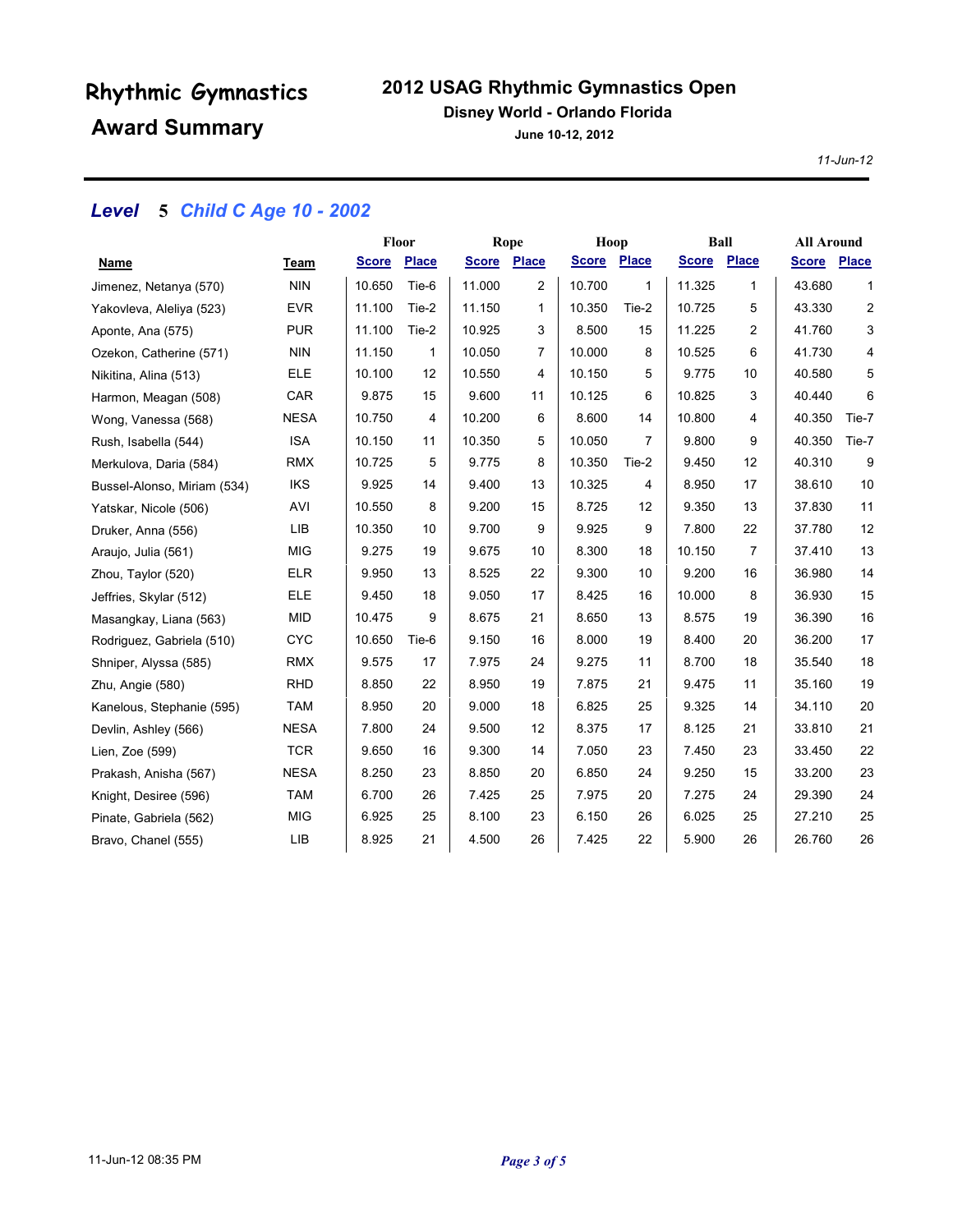## **2012 USAG Rhythmic Gymnastics Open**

#### **Disney World - Orlando Florida**

**June 10-12, 2012**

*11-Jun-12*

## *Level* **5** *Child C Age 11 - 2001*

|                            |             | <b>Floor</b> |              | Rope         |               | Hoop         |       | Ball         |              | <b>All Around</b> |                |
|----------------------------|-------------|--------------|--------------|--------------|---------------|--------------|-------|--------------|--------------|-------------------|----------------|
| Name                       | Team        | <b>Score</b> | <b>Place</b> | <b>Score</b> | Place         | <b>Score</b> | Place | <b>Score</b> | <b>Place</b> | <b>Score</b>      | <b>Place</b>   |
| Kosack, Dasha (543)        | <b>ISA</b>  | 11.250       | 1            | 11.800       | 1             | 10.425       | 1     | 11.600       | 2            | 45.080            | 1              |
| Lee, Samantha (572)        | <b>NOE</b>  | 10.975       | 2            | 11.050       | 3             | 10.400       | 2     | 11.750       | $\mathbf{1}$ | 44.180            | $\overline{c}$ |
| Zhang, Allison (592)       | <b>SDR</b>  | 10.950       | 3            | 11.450       | 2             | 9.800        | 7     | 11.200       | 3            | 43.400            | 3              |
| Batenko, Sarah (574)       | PRI         | 10.300       | 11           | 10.950       | 4             | 10.000       | 5     | 10.850       | 4            | 42.100            | 4              |
| Balcita, Caroline (600)    | <b>WOR</b>  | 10.500       | 7            | 10.850       | 5             | 9.625        | 9     |              | 9.800 Tie-12 | 40.780            | 5              |
| Wang, Nina (578)           | <b>RHD</b>  | 10.150       | 12           | 10.600       | 6             | 10.050       | 4     | 9.950        | 9            | 40.750            | 6              |
| Xu, Amy (547)              | <b>JEW</b>  | 10.400       | 9            | 10.200       | 7             | 8.850        | 17    | 10.700       | Tie-5        | 40.150            | $\overline{7}$ |
| Pena, Zoe (597)            | <b>TAM</b>  | 10.725       | 5            | 9.700        | 12            | 10.150       | 3     | 9.200        | 17           | 39.780            | 8              |
| Zhang, Kexin (579)         | <b>RHD</b>  | 10.600       | 6            | 9.725        | 11            | 9.125        | 13    | 10.200       | 8            | 39.660            | 9              |
| Seymour, Sydney (546)      | <b>JEW</b>  | 10.425       | 8            | 9.650        | 13            | 9.575        | 10    | 9.925        | 10           | 39.590            | 10             |
| Sedunova, Maria (525)      | <b>FET</b>  | 10.900       | 4            | 9.825        | 8             | 8.925        | 16    | 9.900        | 11           | 39.560            | 11             |
| Zilberberg, Alice (526)    | <b>FET</b>  | 10.325       | 10           | 9.300        | 14            | 9.100        | 14    | 10.700       | Tie-5        | 39.430            | 12             |
| Welp, Emily (519)          | <b>ELR</b>  | 10.100       | 13           | 9.775        | 9             | 9.850        | 6     | 9.550        | 14           | 39.280            | 13             |
| Lind, Rebecca (509)        | CAR         | 9.625        | 17           | 9.750        | 10            | 9.650        | 8     | 9.400        | 16           | 38.430            | 14             |
| Sanchez, Juliana (549)     | <b>LGR</b>  | 10.050       | 14           | 8.900        | 16            | 8.075        | 20    | 10.425       | 7            | 37.460            | 15             |
| Falkov-Gomer, Clair (548)  | LADA        |              | 9.900 Tie-15 | 8.975        | 15            | 9.275        | 12    | 8.500        | 19           | 36.660            | 16             |
| Adhav, Antara (565)        | <b>NESA</b> |              | 9.900 Tie-15 |              | 7.900 Tie-21  | 9.050        | 15    |              | 9.800 Tie-12 | 36.650            | 17             |
| Reznik, Aleeza (524)       | <b>FET</b>  | 9.475        | 18           | 8.150        | 19            | 9.375        | 11    | 9.450        | 15           | 36.460            | 18             |
| Taits, Vlada (557)         | LIB         | 8.475        | 19           | 8.775        | 17            | 7.775        | 21    | 8.725        | 18           | 33.770            | 19             |
| Ye, Tiffany (569)          | <b>NESA</b> | 8.300        | 21           | 8.400        | 18            | 8.100        | 19    | 8.200        | 20           | 33.000            | 20             |
| Stroeva, Sofie-Ellen (529) | <b>GRG</b>  | 8.225        | 22           | 7.900        | <b>Tie-21</b> | 8.475        | 18    | 7.725        | 22           | 32.340            | 21             |
| Davidova, Gloria (582)     | <b>RGI</b>  | 8.425        | 20           | 8.000        | 20            | 7.450        | 22    | 7.825        | 21           | 31.710            | 22             |